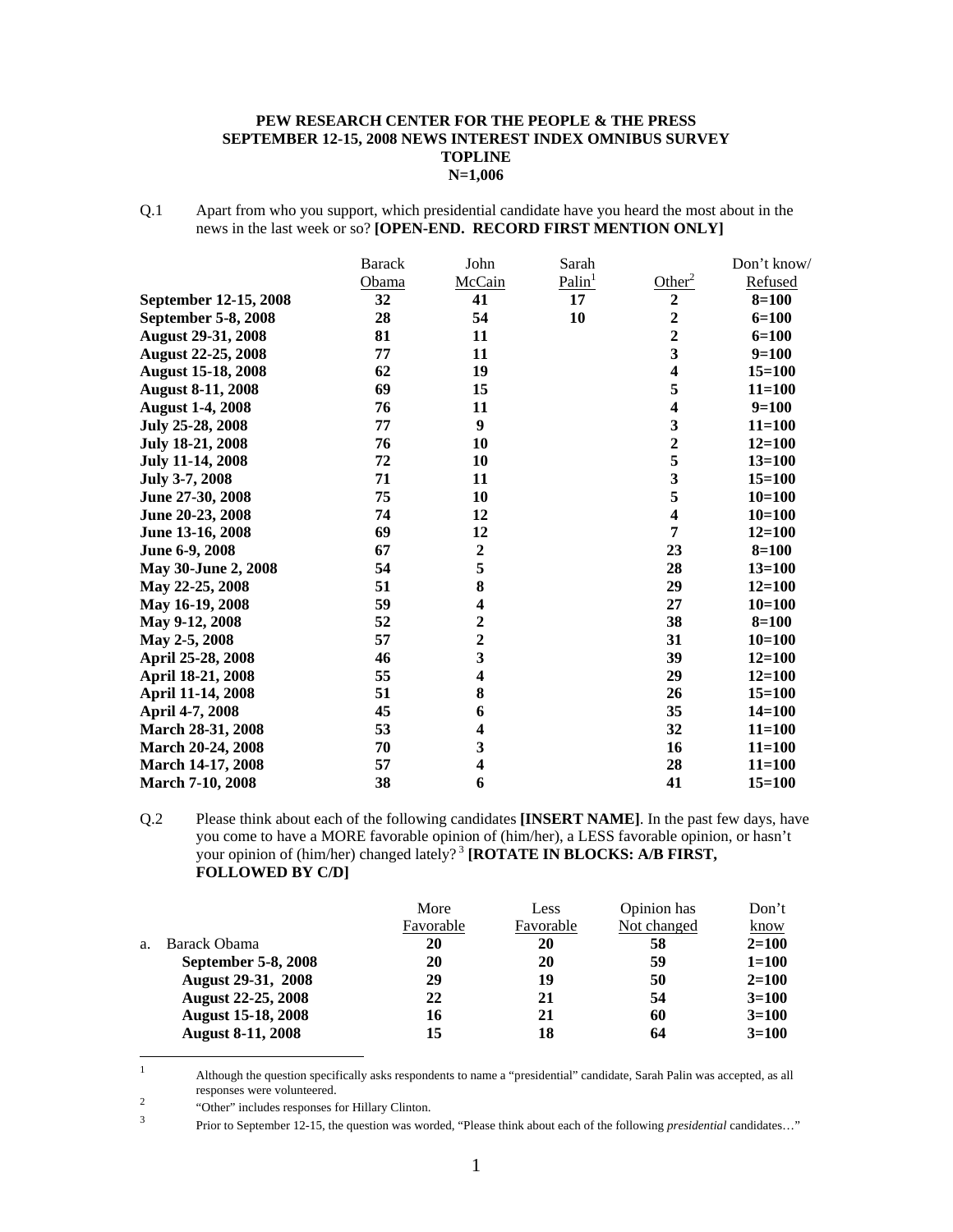|    |                           | More      | Less             | Opinion has | Don't     |
|----|---------------------------|-----------|------------------|-------------|-----------|
|    |                           | Favorable | <b>Favorable</b> | Not change  | know      |
|    | <b>August 1-4, 2008</b>   | 16        | 22               | 60          | $2=100$   |
|    | July 25-28, 2008          | 17        | 21               | 59          | $3 = 100$ |
|    | <b>July 18-21, 2008</b>   | 16        | 22               | 60          | $2=100$   |
|    | <b>July 11-14, 2008</b>   | 15        | 17               | 64          | $4 = 100$ |
|    | <b>July 3-7, 2008</b>     | 17        | 17               | 62          | $4 = 100$ |
|    | June 27-30, 2008          | 21        | 19               | 56          | $4 = 100$ |
|    | June 20-23, 2008          | 16        | 16               | 66          | $2 = 100$ |
|    | June 13-16, 2008          | 17        | 15               | 64          | $4 = 100$ |
|    | June 6-9, 2008            | 19        | 17               | 61          | $3=100$   |
|    | May 30-June 2, 2008       | 17        | 21               | 58          | $4 = 100$ |
|    | May 22-25, 2008           | 18        | 20               | 60          | $2 = 100$ |
|    | May 16-19, 2008           | 19        | 19               | 59          | $3=100$   |
|    | May 9-12, 2008            | 20        | 23               | 55          | $2=100$   |
|    | May 2-5, 2008             | 11        | 25               | 59          | $5=100$   |
|    | April 25-28, 2008         | 16        | 24               | 58          | $2=100$   |
|    | April 18-21, 2008         | 18        | 24               | 54          | $4 = 100$ |
|    | March 28-31, 2008         | 18        | 27               | 52          | $3 = 100$ |
|    | March 20-24, 2008         | 22        | 30               | 46          | $2 = 100$ |
| b. | John McCain               | 28        | 25               | 45          | $2 = 100$ |
|    | September 5-8, 2008       | 35        | 24               | 40          | $1 = 100$ |
|    | <b>August 29-31, 2008</b> | 28        | 22               | 47          | $3 = 100$ |
|    | <b>August 22-25, 2008</b> | 17        | 20               | 60          | $3 = 100$ |
|    | <b>August 15-18, 2008</b> | 17        | 21               | 59          | $3=100$   |
|    | <b>August 8-11, 2008</b>  | 14        | 20               | 63          | $3 = 100$ |
|    | <b>August 1-4, 2008</b>   | 18        | 23               | 57          | $2=100$   |
|    | July 25-28, 2008          | 16        | 19               | 62          | $3=100$   |
|    | July 18-21, 2008          | 17        | 15               | 65          | $3 = 100$ |
|    | <b>July 11-14, 2008</b>   | 14        | 15               | 66          | $5 = 100$ |
|    | July 3-7, 2008            | 15        | 16               | 64          | $5 = 100$ |
|    | June 27-30, 2008          | 17        | 21               | 58          | $4 = 100$ |
|    | June 20-23, 2008          | 15        | 18               | 65          | $2 = 100$ |
|    | June 13-16, 2008          | 13        | 18               | 66          | $3 = 100$ |
|    | June 6-9, 2008            | 14        | 15               | 65          | $6 = 100$ |
|    | May 30-June 2, 2008       | 11        | 20               | 64          | $5 = 100$ |
|    | May 22-25, 2008           | 15        | 18               | 63          | $4 = 100$ |
|    | May 16-19, 2008           | 14        | 21               | 62          | $3=100$   |
|    | May 9-12, 2008            | 12        | 18               | 67          | $3 = 100$ |
|    | May 2-5, 2008             | 10        | 13               | 71          | $6 = 100$ |
|    | April 25-28, 2008         | 14        | 16               | 65          | $5 = 100$ |
|    | April 18-21, 2008         | 18        | 15               | 61          | $6 = 100$ |
|    | March 28-31, 2008         | 18        | 20               | 57          | $5 = 100$ |
|    | March 20-24, 2008         | 18        | 18               | 61          | $3 = 100$ |
| c. | Joe Biden                 | 14        | 18               | 58          | $10=100$  |
| d. | Sarah Palin               | 31        | 27               | 37          | $5 = 100$ |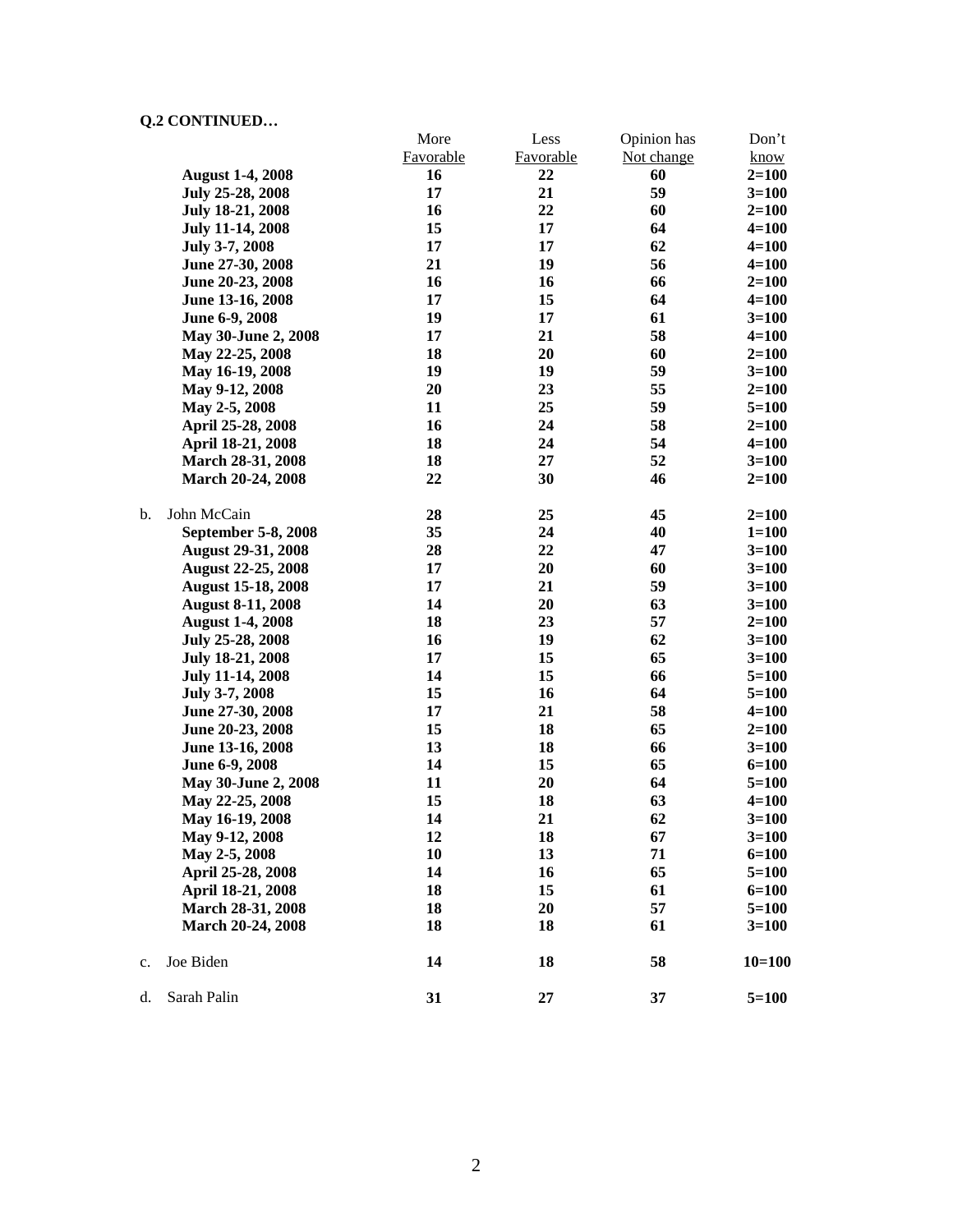Q.3 As I read a list of some stories covered by news organizations this past week, please tell me if you happened to follow each news story very closely, fairly closely, not too closely, or not at all closely. First, **[INSERT ITEM; RANDOMIZE ITEMS] [IF NECESSARY** "Did you follow **[ITEM]** very closely, fairly closely, not too closely or not at all closely?"**]** 

|    |                                                  | Very    | Fairly  | Not too          | Not at all       | DK/       |
|----|--------------------------------------------------|---------|---------|------------------|------------------|-----------|
|    |                                                  | Closely | Closely | Closely          | Closely          | Refused   |
| a. | Hurrican Ike                                     | 50      | 32      | 13               | 5                | $* = 100$ |
|    | <b>TREND FOR COMPARISON:</b>                     |         |         |                  |                  |           |
|    | September 5-8: Hanna (Southeast U.S.)            | 34      | 37      | 19               | 10               | $0=100$   |
|    | September 5-8, 2008: Gustav (Gulf coast)         | 42      | 35      | 17               | 6                | $* = 100$ |
|    | August 29-31, 2008: Gustav(Gulf coast)           | 33      | 30      | 23               | 14               | $* = 100$ |
|    | July 25-28, 2008: Dolly (Texas coast)            | 19      | 29      | 29               | 23               | $* = 100$ |
|    | November 2-5, 2007: Noel (Bahamas and            |         |         |                  |                  |           |
|    | Cuba)                                            | 11      | 22      | 31               | 35               | $1 = 100$ |
|    | September 7-10, 2007: Felix and Henriette        |         |         |                  |                  |           |
|    | (Mexico and Central America)                     | 14      | 29      | 29               | 27               | $1 = 100$ |
|    | August 24-27, 2007: Dean (Mexico and             |         |         |                  |                  |           |
|    | Caribbean)                                       | 18      | 39      | 24               | 18               | $1 = 100$ |
|    | November, 2005: Wilma (Mexico and                |         |         |                  |                  |           |
|    | Florida)                                         | 34      | 37      | 21               | $\,8\,$          | $* = 100$ |
|    | September, 2005: Katrina (New Orleans and        |         |         |                  |                  |           |
|    | <b>Gulf Coast</b> )                              | 70      | 21      | $\boldsymbol{7}$ | $\boldsymbol{2}$ | $* = 100$ |
|    | July, 2005: Recent hurricanes (Gulf coast)       | 38      | 37      | 17               | $\,8\,$          | $* = 100$ |
|    | September, 2003: Isabel                          | 47      | 28      | 15               | 10               | $* = 100$ |
|    | Early October, 2002: Recent hurricanes           |         |         |                  |                  |           |
|    | (Gulf of Mexico and Louisiana)                   | 38      | 34      | 18               | 10               | $* = 100$ |
| b. | News about the first test of the world's largest |         |         |                  |                  |           |
|    | supercollider in Geneva, Switzerland             | 12      | 17      | 23               | 45               | $3 = 100$ |
| c. | The military effort in Afghanistan against       |         |         |                  |                  |           |
|    | Taliban fighters                                 | 21      | 34      | 25               | 19               | $1 = 100$ |
|    | <b>August 29-31, 2008</b>                        | 18      | 27      | 32               | 23               | $* = 100$ |
|    | July 18-21, 2008                                 | 27      | 33      | 24               | 16               | $* = 100$ |
|    | July 11-14, 2008                                 | 19      | 28      | 29               | 23               | $1 = 100$ |
|    | July 3-7, 2008                                   | 19      | 28      | 32               | 21               | $* = 100$ |
|    | June 20-23, 2008                                 | 20      | 30      | 30               | 20               | $* = 100$ |
|    | <b>TREND FOR COMPARISON:</b>                     |         |         |                  |                  |           |
|    | Late July, $20024$                               | 41      | 38      | 13               | $\tau$           | $1 = 100$ |
|    | June, 2002                                       | 38      | 32      | 20               | 9                | $1 = 100$ |
|    | April, 2002                                      | 39      | 39      | 13               | $\,8\,$          | $1 = 100$ |
|    | Early April, 2002                                | 45      | 37      | 12               | 5                | $1 = 100$ |
|    | February, 2002                                   | 47      | 39      | $\,8\,$          | 5                | $1 = 100$ |
|    | January, 2002                                    | 51      | 35      | 9                | $\overline{4}$   | $1 = 100$ |
|    | December, 2001                                   | 44      | 38      | 12               | $\sqrt{5}$       | $1 = 100$ |
|    | Mid-November, 2001                               | 49      | 36      | 11               | 3                | $1 = 100$ |
|    | Early November, 2001                             | 45      | 36      | 12               | $\epsilon$       | $1 = 100$ |
|    | Mid-October, 2001                                | 51      | 35      | 10               | 3                | $1 = 100$ |

 $\frac{1}{4}$ 

From Mid-October, 2001 to Late July, 2002 the story was listed as "the U.S. military effort in Afghanistan."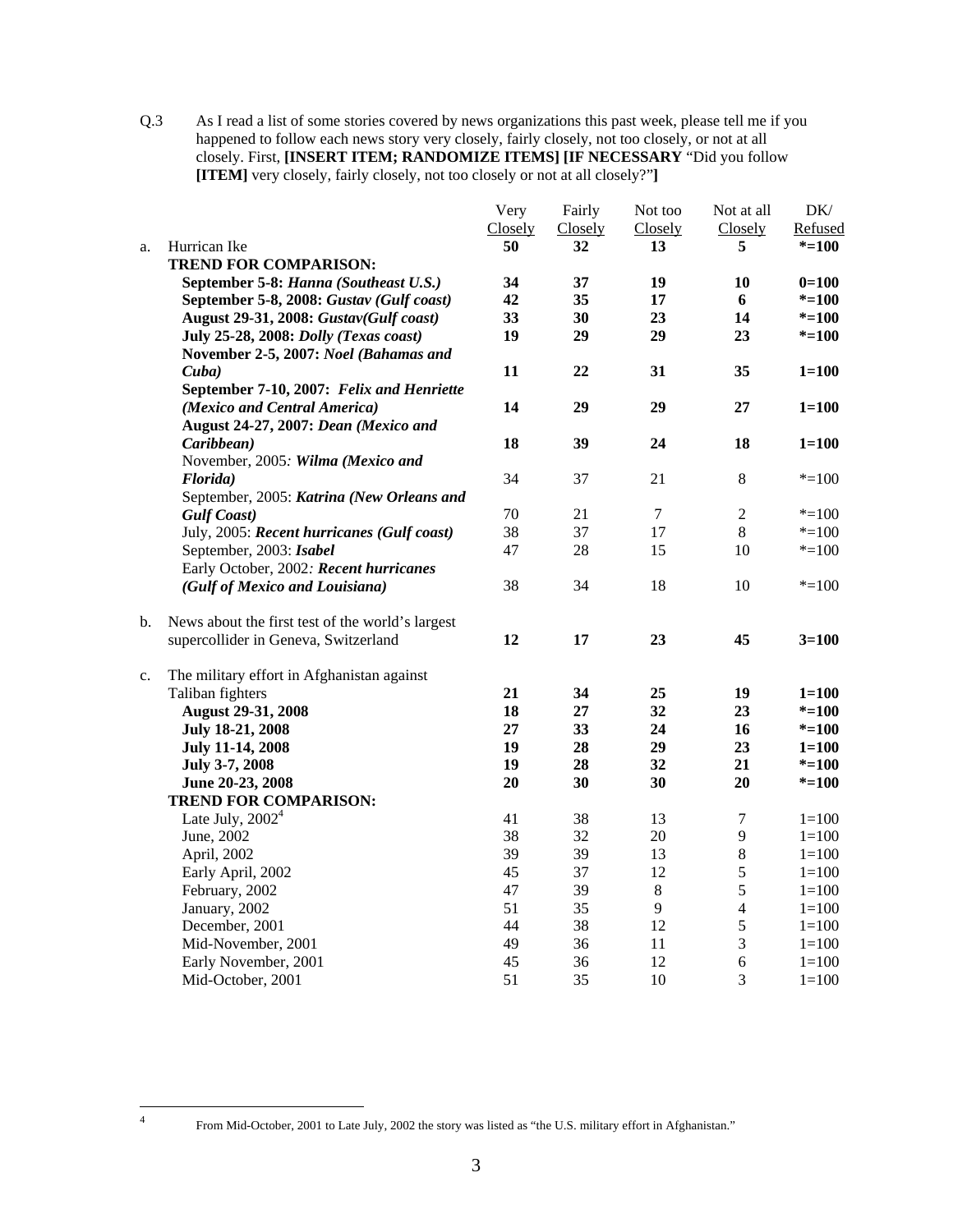|    |                                                           | Very<br>Closely | Fairly<br>Closely | Not too<br>Closely | Not at all<br>Closely   | DK/<br>Refused |
|----|-----------------------------------------------------------|-----------------|-------------------|--------------------|-------------------------|----------------|
| d. | The federal government taking control of the              |                 |                   |                    |                         |                |
|    | mortgage companies Fannie Mae and Freddie                 |                 |                   |                    |                         |                |
|    | Mac                                                       | 28              | 35                | 19                 | 17                      | $1 = 100$      |
|    | <b>TREND FOR COMPARISON:</b> <sup>5</sup>                 |                 |                   |                    |                         |                |
|    | March 20-24, 2008: Bear Stearns buyout                    | 21              | 26                | 21                 | 32                      | $* = 100$      |
|    | August, 1989: Savings and loan bailout                    | 26              | 30                | 20                 | 23                      | $1 = 100$      |
|    |                                                           |                 |                   |                    |                         |                |
| e. | The seventh anniversary of the September 11 <sup>th</sup> |                 |                   |                    |                         |                |
|    | terrorist attacks                                         | 32              | 33                | 22                 | 12                      | $1 = 100$      |
|    | <b>TREND FOR COMPARISON:</b>                              |                 |                   |                    |                         |                |
|    | September 14-17, 2007: Sixth Anniversary                  | 26              | 33                | 23                 | 18                      | $* = 100$      |
|    | September, 2006 Fifth Anniversary                         | 27              | 35                | 25                 | 12                      | $1 = 100$      |
|    | September, 2002 First Anniversary                         | 39              | 35                | 18                 | $\tau$                  | $1 = 100$      |
| f. | News about candidates for the 2008                        |                 |                   |                    |                         |                |
|    | presidential election                                     | 40              | 38                | 14                 | 7                       | $1 = 100$      |
|    | September 5-8, 2008                                       | 45              | 39                | 12                 | $\overline{\mathbf{4}}$ | $* = 100$      |
|    | <b>August 29-31, 2008</b>                                 | 45              | 32                | 15                 | 8                       | $* = 100$      |
|    | <b>August 22-25, 2008</b>                                 | 31              | 36                | 22                 | 11                      | $* = 100$      |
|    | <b>August 15-18, 2008</b>                                 | 25              | 41                | 19                 | 14                      | $1 = 100$      |
|    | <b>August 8-11, 2008</b>                                  | 27              | 38                | 22                 | 13                      | $* = 100$      |
|    | <b>August 1-4, 2008</b>                                   | 30              | 42                | 19                 | $\boldsymbol{9}$        | $* = 100$      |
|    | July 25-28, 2008                                          | 30              | 34                | 21                 | 15                      | $* = 100$      |
|    | <b>July 18-21, 2008</b>                                   | 30              | 35                | 21                 | 14                      | $* = 100$      |
|    | <b>July 11-14, 2008</b>                                   | 28              | 34                | 22                 | 15                      | $1 = 100$      |
|    | July 3-7, 2008                                            | 25              | 35                | 23                 | 17                      | $* = 100$      |
|    | June 27-30, 2008                                          | 39              | 33                | 18                 | 10                      | $* = 100$      |
|    | June 20-23, 2008                                          | 28              | 38                | 22                 | 12                      | $* = 100$      |
|    | June 13-16, 2008                                          | 35              | 35                | 20                 | 10                      | $* = 100$      |
|    | June 6-9, 2008                                            | 38              | 35                | 17                 | 10                      | $* = 100$      |
|    | May 30-June 2, 2008                                       | 30              | 35                | 21                 | 14                      | $* = 100$      |
|    |                                                           | 32              | 37                | 20                 | 11                      | $* = 100$      |
|    | May 22-25, 2008                                           | 33              | 37                | 19                 |                         |                |
|    | May 16-19, 2008                                           | 35              |                   |                    | 10<br>11                | $1 = 100$      |
|    | May 9-12, 2008                                            |                 | 36                | 18                 |                         | $* = 100$      |
|    | May 2-5, 2008                                             | 27              | 35                | 23                 | 14                      | $1 = 100$      |
|    | April 25-28, 2008                                         | 34              | 37                | 18                 | 11                      | $* = 100$      |
|    | April 18-21, 2008                                         | 29              | 41                | 19                 | 10                      | $1 = 100$      |
|    | April 11-14, 2008                                         | 31              | 37                | 22                 | 10                      | $* = 100$      |
|    | April 4-7, 2008                                           | 33              | 36                | 17                 | 14                      | $* = 100$      |
|    | March 28-31, 2008                                         | 31              | 41                | 18                 | 10                      | $* = 100$      |
|    | March 20-24, 2008                                         | 34              | 37                | 18                 | 11                      | $* = 100$      |
|    | March 14-17, 2008                                         | 40              | 37                | 16                 | $\overline{7}$          | $* = 100$      |
|    | March 7-10, 2008                                          | 39              | 36                | 15                 | $\boldsymbol{9}$        | $1 = 100$      |
|    | February 29-March 3, 2008                                 | 43              | 34                | 14                 | $\boldsymbol{9}$        | $* = 100$      |
|    | February 22-25, 2008                                      | 42              | 37                | 13                 | 8                       | $* = 100$      |
|    | <b>February 15-18, 2008</b>                               | 44              | 36                | 10                 | 10                      | $* = 100$      |
|    | <b>February 8-11, 2008</b>                                | 39              | 37                | 15                 | $\boldsymbol{9}$        | $0=100$        |
|    | <b>February 1-4, 2008</b>                                 | 37              | 35                | 16                 | 12                      | $* = 100$      |
|    | <b>January 25-28, 2008</b>                                | 36              | 37                | 14                 | 12                      | $1 = 100$      |

5

March 20-24, 2008 asked about: "The buyout of Wall Street investment bank Bear Stearns." August, 1989 asked about: "Passage in Congress of a bill to bailout ailing savings and loan institutions."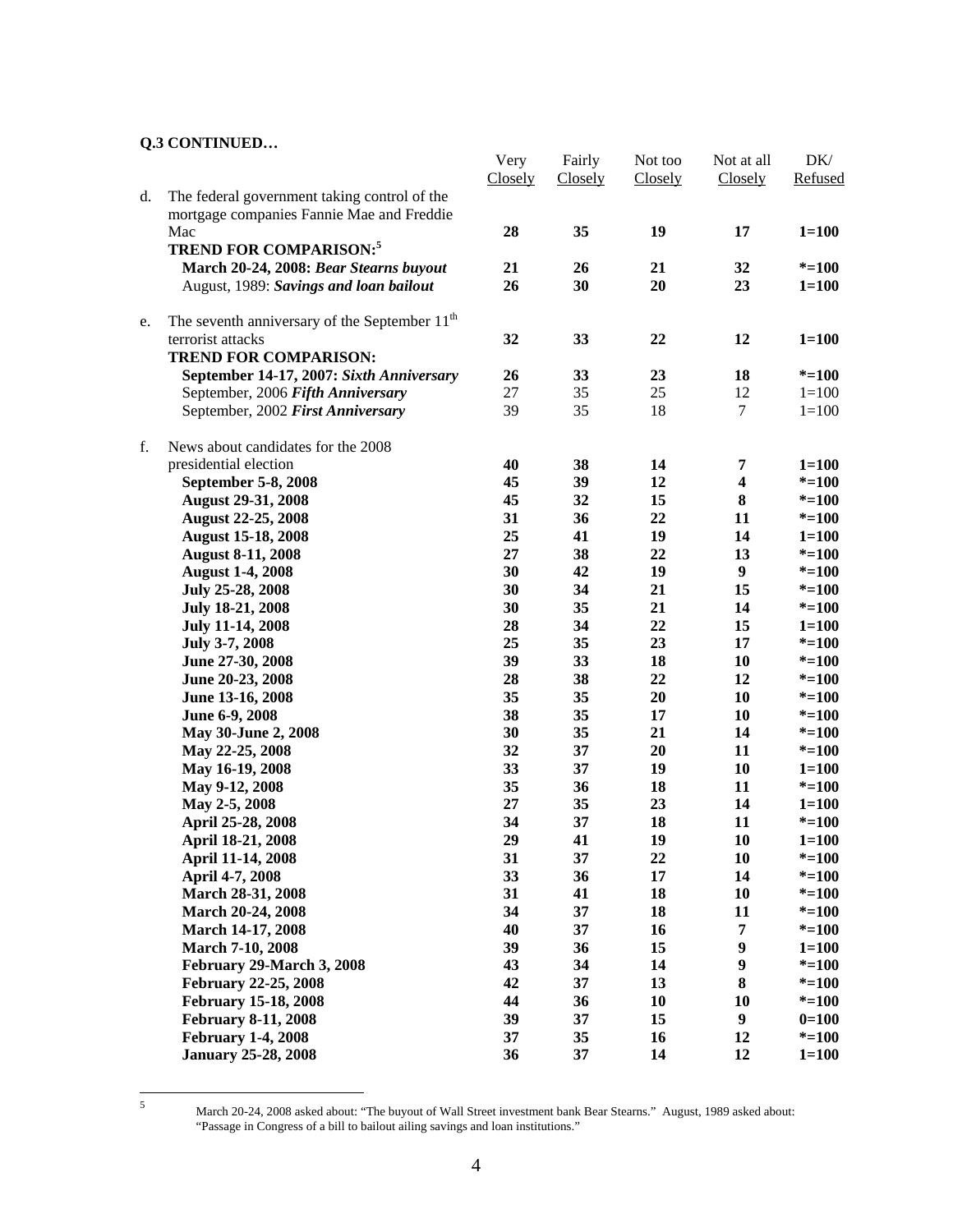|                                         | Very    | Fairly         | Not too | Not at all     | DK/                    |
|-----------------------------------------|---------|----------------|---------|----------------|------------------------|
|                                         | Closely | <b>Closely</b> | Closely | <b>Closely</b> | Refused                |
| <b>January 18-21, 2008</b>              | 36      | 34             | 18      | 12             | $* = 100$              |
| <b>January 11-14, 2008</b> <sup>6</sup> | 32      | 31             | 19      | 17             | $1 = 100$              |
| <b>January 4-7, 2008</b>                | 33      | 36             | 19      | 11             | $1 = 100$              |
| December 14-17, 2007                    | 25      | 34             | 22      | 19             | $* = 100$              |
| December 7-10, 2007                     | 24      | 35             | 22      | 19             | $* = 100$              |
| November 30 - December 3, 2007          | 23      | 35             | 23      | 19             | $* = 100$              |
| November 23-26, 2007                    | 20      | 33             | 26      | 20             | $1 = 100$              |
| November 16-19, 2007                    | 26      | 33             | 21      | 19             | $1 = 100$              |
| <b>November 9-12, 2007</b>              | 21      | 33             | 25      | 21             | $* = 100$              |
| <b>November 2-5, 2007</b>               | 27      | 30             | 21      | 21             | $1 = 100$              |
| October 26-29, 2007                     | 21      | 34             | 26      | 19             | $* = 100$              |
| October 19-22, 2007                     | 23      | 32             | 22      | 23             | $* = 100$              |
| October 12-15, 2007                     | 13      | 31             | 26      | 30             | $* = 100$              |
| October 5-8, 2007                       | 22      | 30             | 24      | 24             | $* = 100$              |
| September 28 – October 1, 2007          | 21      | 34             | 25      | 20             | $* = 100$              |
| September 21-24, 2007                   | 24      | 31             | 22      | 23             | $* = 100$              |
| September 14-17, 2007                   | 22      | 31             | 24      | 23             | $* = 100$              |
| September 7-10, 2007                    | 18      | 34             | 26      | 22             | $* = 100$              |
| August 30-September 2, 2007             | 19      | 35             | 21      | 25             | $* = 100$              |
| <b>August 24-27, 2007</b>               | 22      | 28             | 24      | 26             | $* = 100$              |
| <b>August 17-20, 2007</b>               | 19      | 27             | 24      | 30             | $* = 100$              |
| <b>August 10-13, 2007</b>               | 23      | 32             | 21      | 24             | $* = 100$              |
| <b>August 3-6, 2007</b>                 | 19      | 31             | 25      | 25             | $* = 100$              |
| July 27-30, 2007                        | 19      | 32             | 22      | 26             | $1 = 100$              |
| July 20-23, 2007                        | 16      | 26             | 30      | 27             | $1 = 100$              |
| July 13-16, 2007                        | 17      | 29             | 27      | 27             | $* = 100$              |
| July 6-9, 2007                          | 24      | 29             | 24      | 22             | $1 = 100$              |
| June 29-July 2, 2007                    | 20      | 32             | 25      | 23             | $* = 100$              |
| June 22-25, 2007                        | 18      | 31             | 21      | 30             | $* = 100$              |
| June 15-18, 2007                        | 17      | 32             | 26      | 25             | $* = 100$              |
| June 8-11, 2007                         | 19      | 30             | 24      | 26             | $1 = 100$              |
| June 1-4, 2007                          | 16      | 27             | 32      | 24             | $1 = 100$              |
| May 24-27, 2007                         | 22      | 33             | 23      | 22             | $* = 100$              |
| May 18-21, 2007                         | 18      | 31             | 24      | 27             | $* = 100$              |
| May 11-14, 2007                         | 18      | 30             | 23      | 28             | $1 = 100$              |
| May 4-7, 2007                           | 23      | 34             | 21      | 21             | $1 = 100$              |
| April 27-30, 2007                       | 14      | 30             | 29      | 26             | $1 = 100$              |
| April 20-23, 2007                       | 18      | 28             | 27      | 27             | $* = 100$              |
| April 12-16, 2007                       | 18      | 28             | 27      | 27             | $* = 100$              |
| April 5-9, 2007                         | 25      | 30             | 26      | 19             | $* = 100$              |
| <b>March 30-April 2, 2007</b>           | 20      | 29             | 27      | 23             | $1 = 100$              |
| March 23-26, 2007                       | 20      | 32             | 22      | 26             | $* = 100$              |
| March 16-19, 2007                       | 15      | 28             | 29      | 27             | $1 = 100$              |
| March 9-12, 2007                        | 24      | 30             | 23      | 23             | $* = 100$              |
| March 2-5, 2007                         | 19      | 31             | 26      | 23             |                        |
| February 23-26, 2007                    | 22      | 33             | 24      | 21             | $1 = 100$<br>$* = 100$ |
| <b>February 16-19, 2007</b>             | 18      | 32             | 22      | 27             | $1 = 100$              |
| <b>February 9-12, 2007</b>              | 24      | 30             | 24      | 21             |                        |
|                                         | 24      | 36             | 22      | 18             | $1 = 100$              |
| <b>February 2-5, 2007</b>               | 24      | 33             | 23      | 20             | $* = 100$              |
| <b>January 26-29, 2007</b>              |         |                |         |                | $* = 100$              |
| <b>January 19-22, 2007</b>              | 24      | 27             | 22      | 26             | $1 = 100$              |

 $\frac{1}{6}$ 

January 11-14, 2008 asked about: "News about the New Hampshire primaries and the presidential campaign."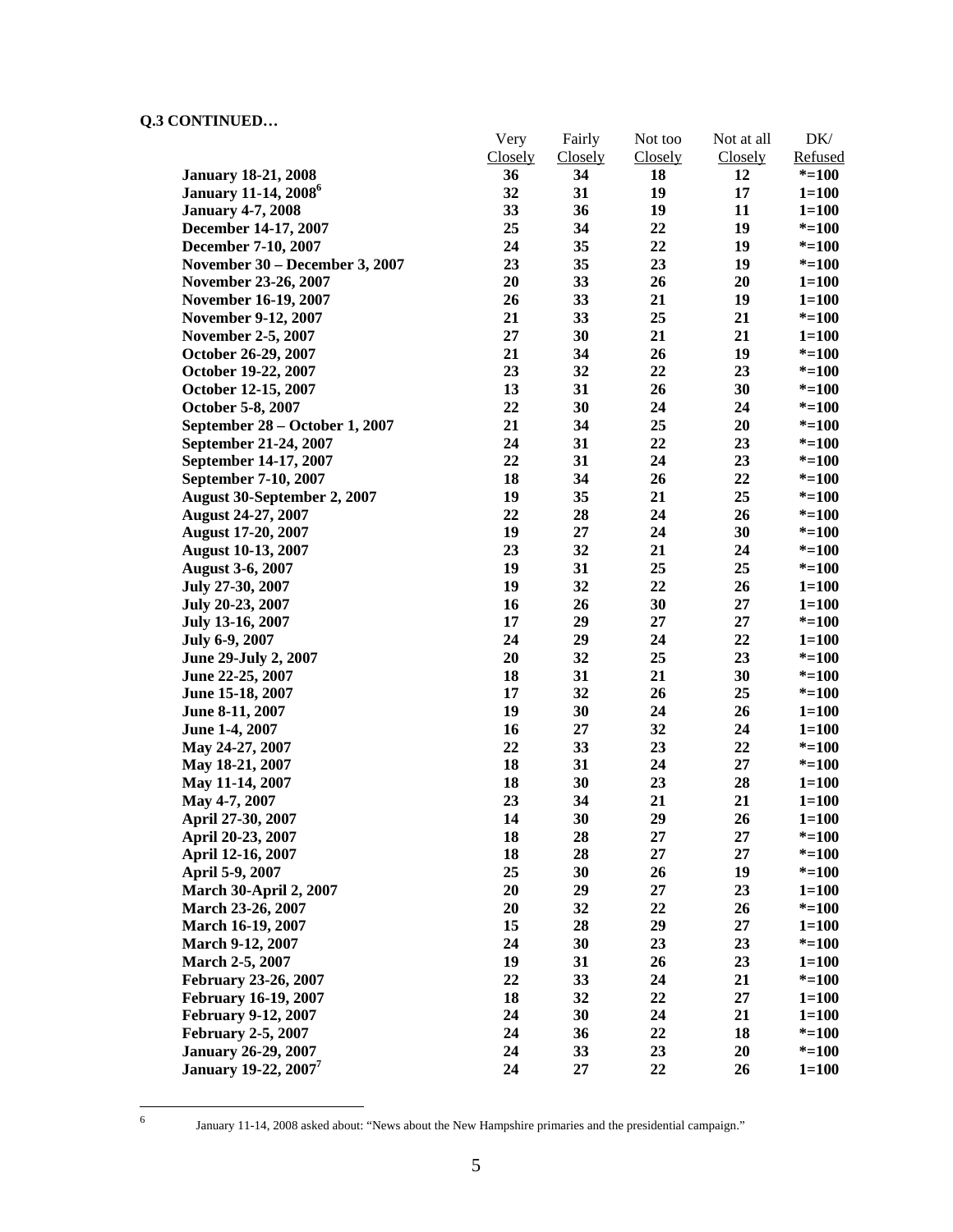|                                   | Very    | Fairly  | Not too | Not at all     | DK/       |
|-----------------------------------|---------|---------|---------|----------------|-----------|
| <b>2004 Presidential Election</b> | Closely | Closely | Closely | Closely        | Refused   |
| November, 2004 $(RVs)$            | 52      | 36      | $8\,$   | $\overline{4}$ | $* = 100$ |
| Mid-October, 2004                 | 46      | 30      | 12      | 11             | $1 = 100$ |
| August, 2004                      | 32      | 38      | 16      | 14             | $* = 100$ |
| July, 2004                        | 29      | 37      | 18      | 15             | $1 = 100$ |
| April, 2004                       | 31      | 33      | 19      | 16             | $1 = 100$ |
| Mid-March, 2004                   | 35      | 34      | 18      | 13             | $* = 100$ |
| Late February, 2004               | 24      | 40      | 23      | 12             | $1 = 100$ |
| Early February, 2004 <sup>8</sup> | 29      | 37      | $20\,$  | 13             | $1 = 100$ |
| Mid-January, 2004                 | 16      | 30      | 27      | 26             | $1 = 100$ |
| Early January, 2004               | 14      | 32      | 30      | 23             | $1 = 100$ |
| December, 2003                    | 16      | 26      | 27      | 30             | $1 = 100$ |
| November, 2003                    | 11      | 26      | 34      | 28             | $1 = 100$ |
| October, 2003                     | 12      | $27\,$  | 28      | 32             | $1 = 100$ |
| September, 2003                   | 17      | 25      | 30      | $27\,$         | $1 = 100$ |
| Mid-August, 2003                  | 12      | $27\,$  | 27      | 33             | $1 = 100$ |
| May, 2003                         | $\,8\,$ | 19      | 31      | 41             | $1 = 100$ |
| January, 2003                     | 14      | 28      | 29      | 28             | $1 = 100$ |
| <b>2000 Presidential Election</b> |         |         |         |                |           |
| Early November, 2000 (RVs)        | 39      | 44      | 12      | $\sqrt{5}$     | $* = 100$ |
| Mid-October, 2000 (RVs)           | 40      | 37      | 15      | $8\,$          | $* = 100$ |
| Early October, 2000 (RVs)         | 42      | 36      | 15      | $\sqrt{6}$     | $1 = 100$ |
| September, 2000                   | 22      | 42      | 21      | 15             | $* = 100$ |
| July, 2000                        | 21      | 38      | $20\,$  | 20             | $1 = 100$ |
| June, 2000                        | 23      | 32      | 23      | 21             | $1 = 100$ |
| May, 2000                         | 18      | 33      | 26      | 23             | $* = 100$ |
| April, 2000                       | 18      | 39      | 22      | 20             | $1 = 100$ |
| March, 2000                       | 26      | 41      | 19      | 13             | $1 = 100$ |
| February, 2000                    | 26      | 36      | 21      | 17             | $* = 100$ |
| January, 2000                     | 19      | 34      | 28      | 18             | $1 = 100$ |
| December, 1999                    | 16      | 36      | 24      | 23             | $1 = 100$ |
| October, 1999                     | 17      | 32      | 28      | 22             | $1 = 100$ |
| September, 1999                   | 15      | 31      | 33      | 20             | $1 = 100$ |
| July, 1999                        | 15      | 38      | 24      | 22             | $1 = 100$ |
| June, 1999                        | 11      | 25      | 29      | 34             | $1 = 100$ |
| 1996 Presidential Election        |         |         |         |                |           |
| November, 1996 $(RVs)$            | 34      | 45      | 15      | 6              | $* = 100$ |
| October, 1996                     | 31      | 39      | 18      | 12             | $* = 100$ |
| Early September, 1996             | 24      | 36      | 23      | 17             | $* = 100$ |
| July, 1996                        | 22      | 40      | 23      | 14             | $1 = 100$ |
| March, 1996                       | 26      | 41      | $20\,$  | 13             | $* = 100$ |
| January, 1996                     | 10      | 34      | 31      | 24             | $1 = 100$ |
| September, 1995                   | 12      | 36      | 30      | 22             | $* = 100$ |
| August, 1995                      | 13      | 34      | 28      | 25             | $* = 100$ |
|                                   |         |         |         |                |           |

-<br>7

 January 19-22, 2007 asked about: "Recent announcements by prominent Democrats about plans to run for president in  $\frac{2008."}{50008}$ 

 From May 2003 to Early February 2004 and in March 1992, the story was listed as "The race for the Democratic nomination." In January 2003, the story was listed as "Recent announcements by prominent Democrats about plans to run for president in 2004." In September 2000, Early September and July 1996, and May 1992, the question asked about "the presidential election campaign." In January, March and April 1996, the story was listed as "News about the Republican presidential candidates." In August 1992, the story was listed as "News about the presidential election." In July 1992, the story was listed as "News about the presidential campaign." In January 1992, the story was listed as "News about the Democratic candidates for the presidential nomination." In 1988, the story was introduced as being from "this past year" and was listed as "News about the presidential campaign in 1988."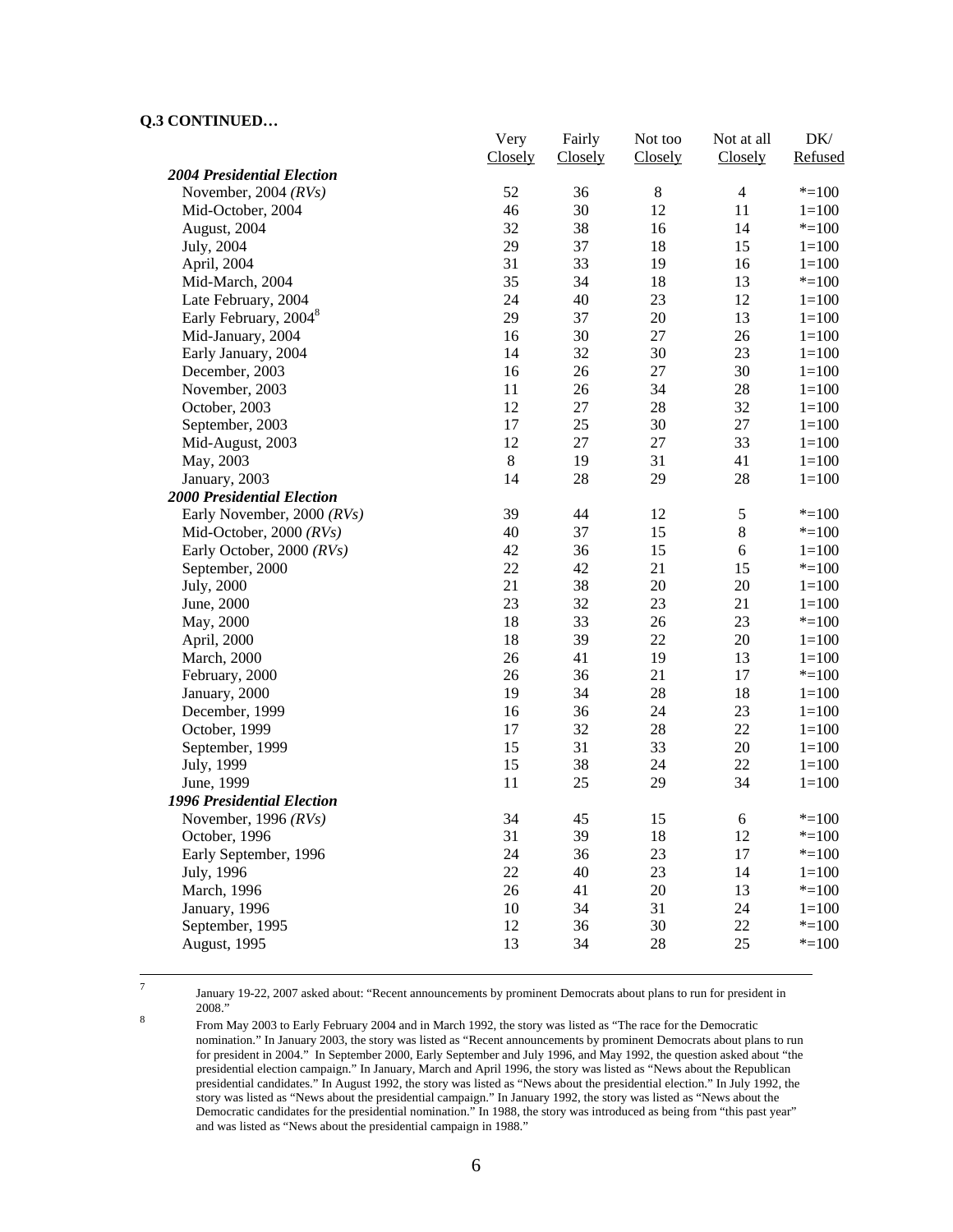|                                   | Very    | Fairly  | Not too | Not at all     | DK/       |
|-----------------------------------|---------|---------|---------|----------------|-----------|
|                                   | Closely | Closely | Closely | Closely        | Refused   |
| June, 1995                        | 11      | 31      | 31      | 26             | $1 = 100$ |
| <b>1992 Presidential Election</b> |         |         |         |                |           |
| October, 1992 $(RVs)$             | 55      | 36      | 7       | 2              | $0=100$   |
| September, 1992 $(RVs)$           | 47      | 36      | 11      | 6              | $* = 100$ |
| August, 1992 $(RVs)$              | 36      | 51      | 11      | 2              | $0=100$   |
| July, 1992                        | 20      | 45      | 26      | 9              | $* = 100$ |
| May, 1992                         | 32      | 44      | 16      | 8              | $* = 100$ |
| March, 1992                       | 35      | 40      | 16      | 9              | $* = 100$ |
| January, 1992                     | 11      | 25      | 36      | 27             | $1 = 100$ |
| December, 1991                    | 10      | 28      | 32      | 30             | $* = 100$ |
| October, 1991                     | 12      | 26      | 31      | 29             | $2=100$   |
| <b>1988 Presidential Election</b> |         |         |         |                |           |
| October, 1988 $(RVs)$             | 43      | 44      | 11      | $\overline{2}$ | $* = 100$ |
| August, 1988 (RVs)                | 39      | 45      | 13      | 3              | $* = 100$ |
| May, 1988                         | 22      | 46      | 23      | 6              | $3=100$   |
| November, 1987                    | 15      | 28      | 35      | 21             | $1 = 100$ |
| September, 1987                   | 14      | 34      | 37      | 14             | $1 = 100$ |

Q.4 Which ONE of the stories I just mentioned have you followed most closely, or is there another story you've been following MORE closely? [**DO NOT READ LIST. ACCEPT ONLY ONE RESPONSE.]** 

| 38             | Hurricane Ike                                                                         |
|----------------|---------------------------------------------------------------------------------------|
| 32             | News about the candidates for the 2008 presidential election                          |
| 6              | The federal government taking control of the mortgage companies Fannie Mae and        |
|                | Freddie Mac                                                                           |
| 5              | The military effort in Afghanistan against Taliban fighters                           |
| $\overline{4}$ | The seventh anniversary of the September $11th$ terrorist attacks                     |
| 4              | News about the first test of the world's largest supercollider in Geneva, Switzerland |
| 5              | Some other story (SPECIFY)                                                            |
| 6              | Don't know/Refused                                                                    |
| 100            |                                                                                       |

Thinking about the presidential campaign…

Q.5 How would you describe the presidential election campaign so far – is it **[READ ITEM a. FIRST, THEN ROTATE ITEMS b. AND c.]**

|    |                         |                    | Apr            | Feb            | Oct                        |               |                | $-RV_S$ - $-RV_S$ - |                 |                |                |
|----|-------------------------|--------------------|----------------|----------------|----------------------------|---------------|----------------|---------------------|-----------------|----------------|----------------|
|    |                         |                    |                |                | 18-21, 15-18, 12-15, April |               |                | Mid-Oct Early Sept  | June            | June           | July           |
|    |                         |                    | 2008           | 2008           | 2007                       | 2007          | 2004           | 2004                | 2004            | 2000           | 1996           |
| a. | 68                      | Interesting OR     | 59             | 70             | 37                         | 34            | 66             | 50                  | 33              | 28             | 21             |
|    | 26                      | Dull               | 35             | 25             | 55                         | 52            | 28             | 42                  | 57              | 65             | 73             |
|    | 5                       | Neither (VOL.)     | 5              | 4              | 5                          | 6             | 5              | 6                   | 4               | 4              | 3              |
|    | $\overline{\mathbf{1}}$ | Don't know/Refused |                |                | <u>3</u>                   | $\frac{8}{2}$ |                | $\overline{2}$      | $6\overline{6}$ | $\overline{3}$ | $\overline{3}$ |
|    | 100                     |                    | 100            | 100            | 100                        | 100           | 100            | 100                 | 100             | 100            | 100            |
|    |                         |                    | Apr            | Feb            |                            |               |                | $-RV_S$ - $-RV_S$ - |                 | Mid-           |                |
|    |                         |                    |                | 18-21, 15-18,  |                            |               |                | Mid-Oct Early Sept  | June            | March          |                |
|    |                         |                    |                |                |                            |               |                |                     |                 |                |                |
|    |                         |                    | 2008           | 2008           |                            |               | 2004           | 2004                | 2004            | 2004           |                |
| b. | 43                      | Too negative OR    | 50             | 28             |                            |               | 57             | 62                  | 45              | 47             |                |
|    | 51                      | Not too negative   | 44             | 66             |                            |               | 38             | 32                  | 46              | 47             |                |
|    | 4                       | Neither (VOL.)     | 4              | 3              |                            |               | 3              |                     | 2               | 2              |                |
|    | $\overline{2}$          | Don't know/Refused | $\overline{2}$ | $\overline{3}$ |                            |               | $\overline{2}$ | $\overline{5}$      |                 | $\overline{4}$ |                |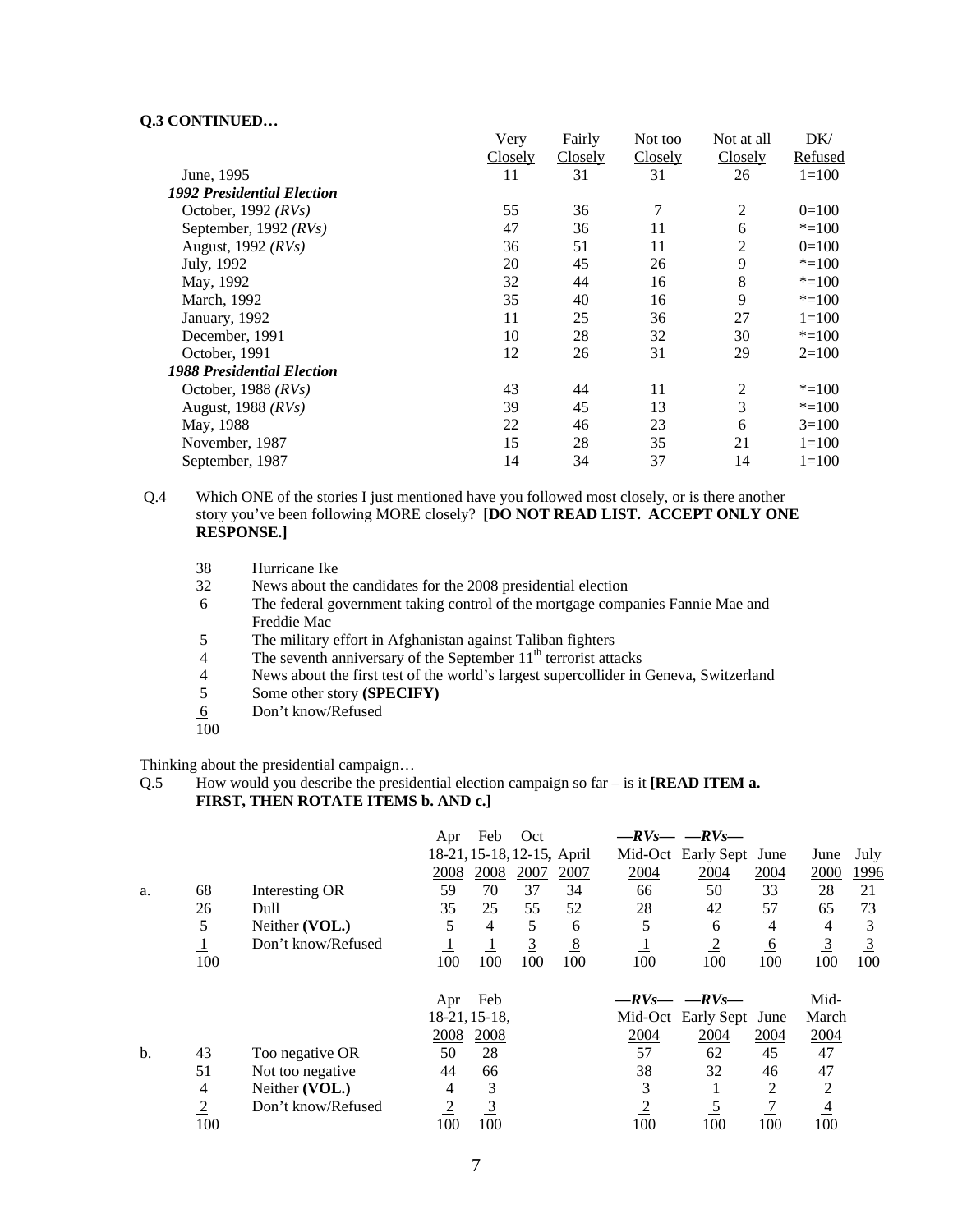|    |     |                        | Feb       |      | $-RV_S$ - $-RV_S$       |      | Mid-  |
|----|-----|------------------------|-----------|------|-------------------------|------|-------|
|    |     |                        | $15-18$ , |      | Mid-Oct Early Sept June |      | March |
|    |     |                        | 2008      | 2004 | <u>2004</u>             | 2004 | 2004  |
| C. | 54  | Informative OR         | 65        | 73   | 63                      | 48   | 53    |
|    | 41  | Not informative        | 31        | 22   | 33                      | 46   | 42    |
|    | 3   | Neither applies (VOL.) |           |      |                         |      |       |
|    |     | Don't know/Refused     |           |      |                         |      |       |
|    | 100 |                        | 100       | 100  | 100                     | 100  | 100   |

Q.6 In the way they have been covering the presidential election so far, do you think that news organizations are biased in favor of [Barack Obama], biased in favor of [John McCain], or don't you think news organizations have shown any bias one way or the other? **[ROTATE BRACKETED ITEMS]**

|    |                                 | July 25-28, |
|----|---------------------------------|-------------|
|    |                                 | 2008        |
| 36 | Biased in favor of Barack Obama | 42.         |
| 14 | Biased in favor of John McCain  | 6           |
| 40 | No bias                         | 42          |
| 10 | Other biases/Don't know (VOL.)  |             |
|    |                                 |             |

#### **ROTATE Q.7 AND Q.8**

Q.7 In the past few days have you seen any television commercials on behalf of Barack Obama's candidacy, or not? **[IF YES, ASK:** Were these ads mostly a positive message about Barack Obama or mostly a negative message about John McCain?**]**

|    |                                                       | Aug $1-4$ , |
|----|-------------------------------------------------------|-------------|
|    |                                                       | 2008        |
| 24 | Yes have seen, mostly a positive message about Obama  | 38          |
| 25 | Yes have seen, mostly a negative message about McCain | 13          |
| 5  | Yes have seen, neither/don't know                     |             |
| 44 | No haven't seen                                       | 40          |
| 2  | Don't know/Refused                                    |             |
|    |                                                       |             |

Q.8 In the past few days have you seen any television commercials on behalf of John McCain's candidacy, or not? **IF YES, ASK:** Were these ads mostly a positive message about John McCain or mostly a negative message about Barack Obama?

|     |                                                       | Aug $1-4$ , |
|-----|-------------------------------------------------------|-------------|
|     |                                                       | 2008        |
| 25  | Yes have seen, mostly a positive message about McCain | 19          |
| 27  | Yes have seen, mostly a negative message about Obama  | 31          |
| 6   | Yes have seen, neither/don't know                     |             |
| 40  | No haven't seen                                       | 44          |
| 2   | Don't know/Refused                                    |             |
| 100 |                                                       | 1 O C       |